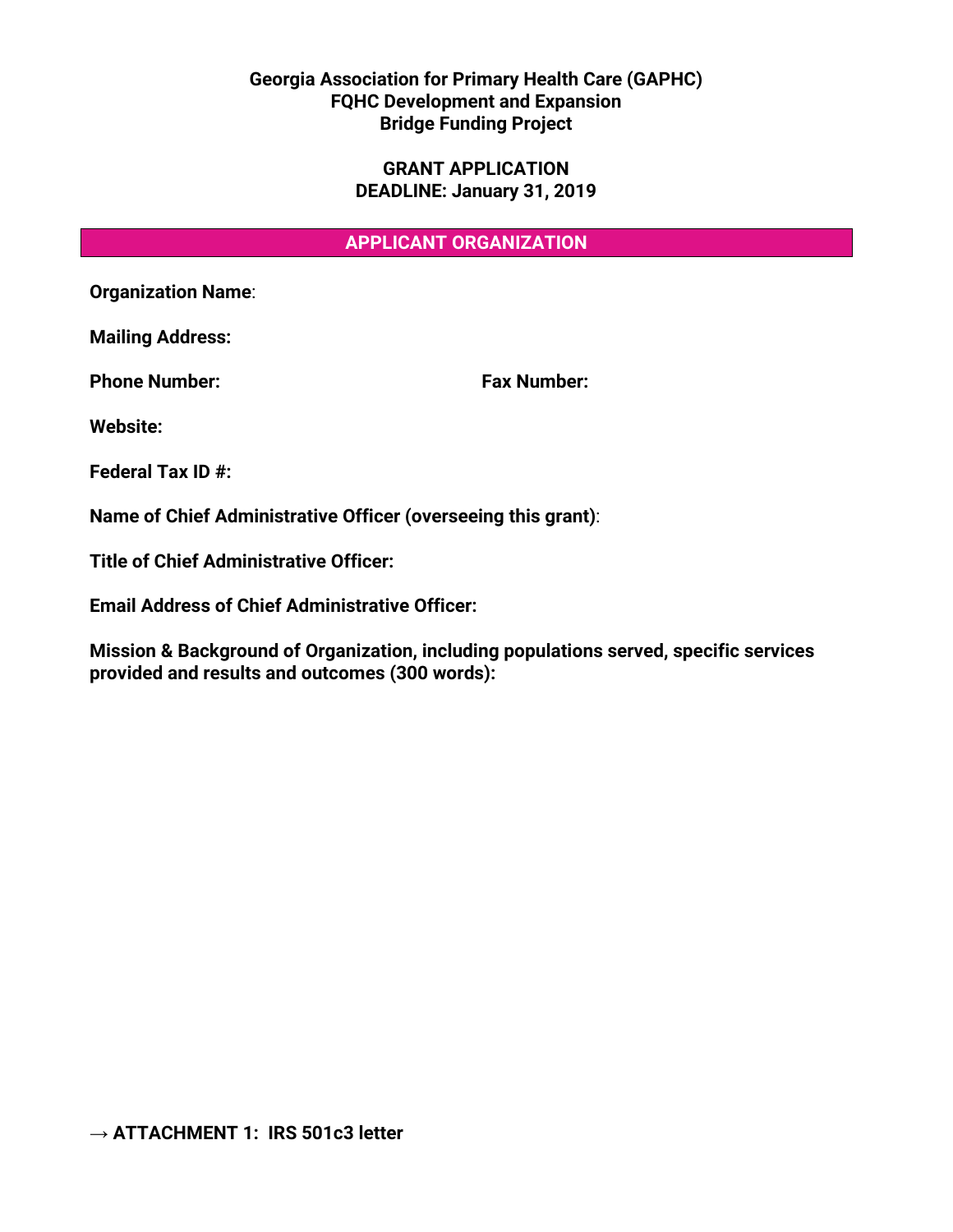## **FUNDING REQUEST**

# **Project Title: Amount Requested: \$**

*(Not to exceed \$60,000)*

#### **Funding will be used to:**

- o Activities/Deliverables that provide access to a medical home for the medically underserved residents
- o Purchase, implement, or enhance/maintain an electronic health records system
- o Support medical and administrative staff to increase number of patients and improve access to care
- o Purchase equipment and supplies to be used for proposed project deliverables
- o Area and/or health care needs assessment.
- o Grant Writer
- o Develop, expand or enhance services, i.e., oral health, behavioral health wellness services
- o Other, Explained in application

 **Check the box if you are attaching documentation to support this request (e.g., position description, quote or cost estimate from selected vendor, etc.)**

**Statement of Need** *(Explain in 250 words or less why your facility/agency is requesting funds for this project, how it will improve access to care, and provide supporting data and/or health care indicators that indicates the need of implementing a FQHC.)*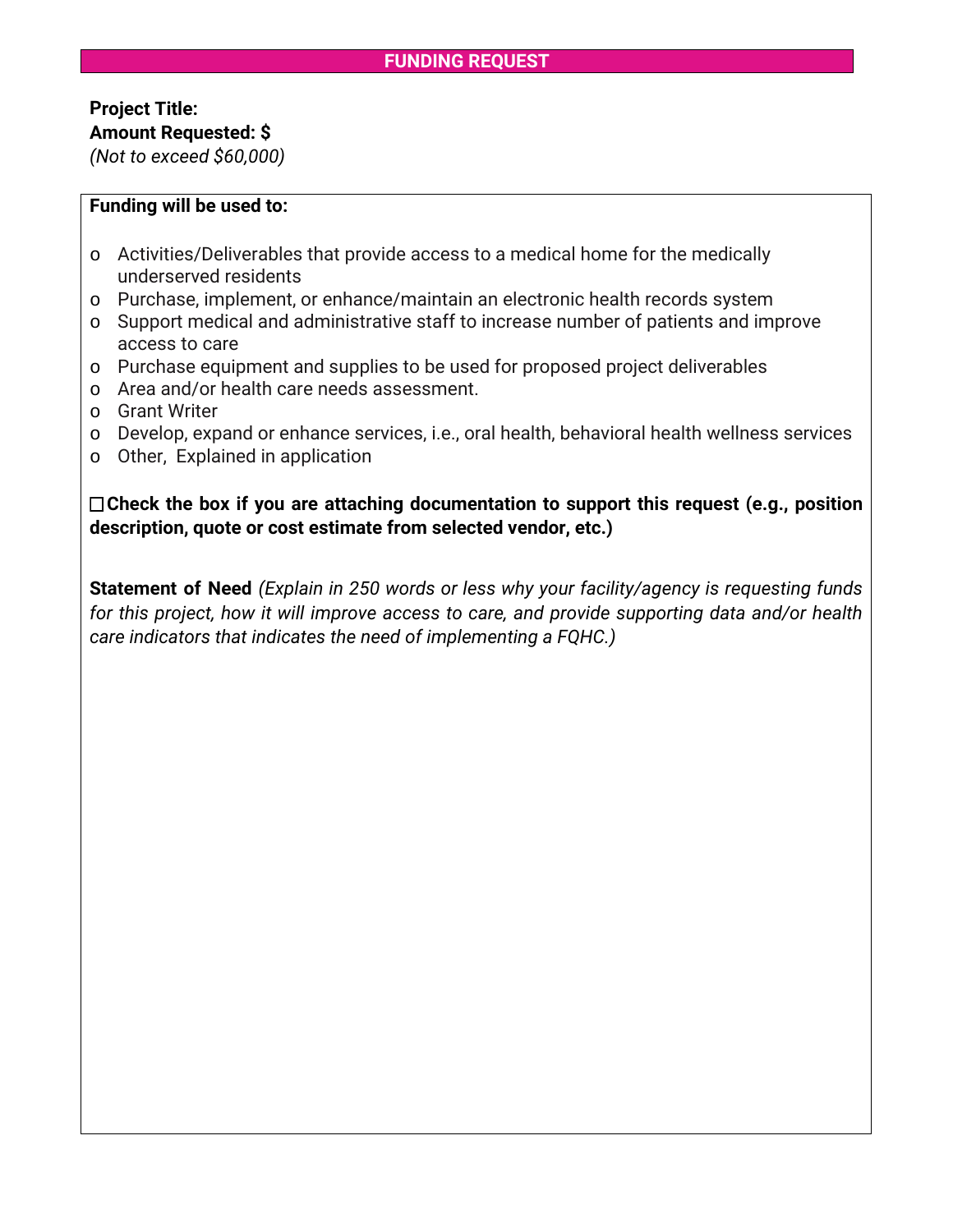**Project Plan and Timeline** *(Describe in 300 words or less how and when you will implement (show timeline) and operationalize this project.)*

# **EXPECTED SUCCESSES AND OUTCOMES**

*Deliverables should include specific actions with rationale and benefits to be taken to enhance your ability to strategically improve access to healthcare for vulnerable populations by expanding capacity and improving service delivery. (300 words or less)*